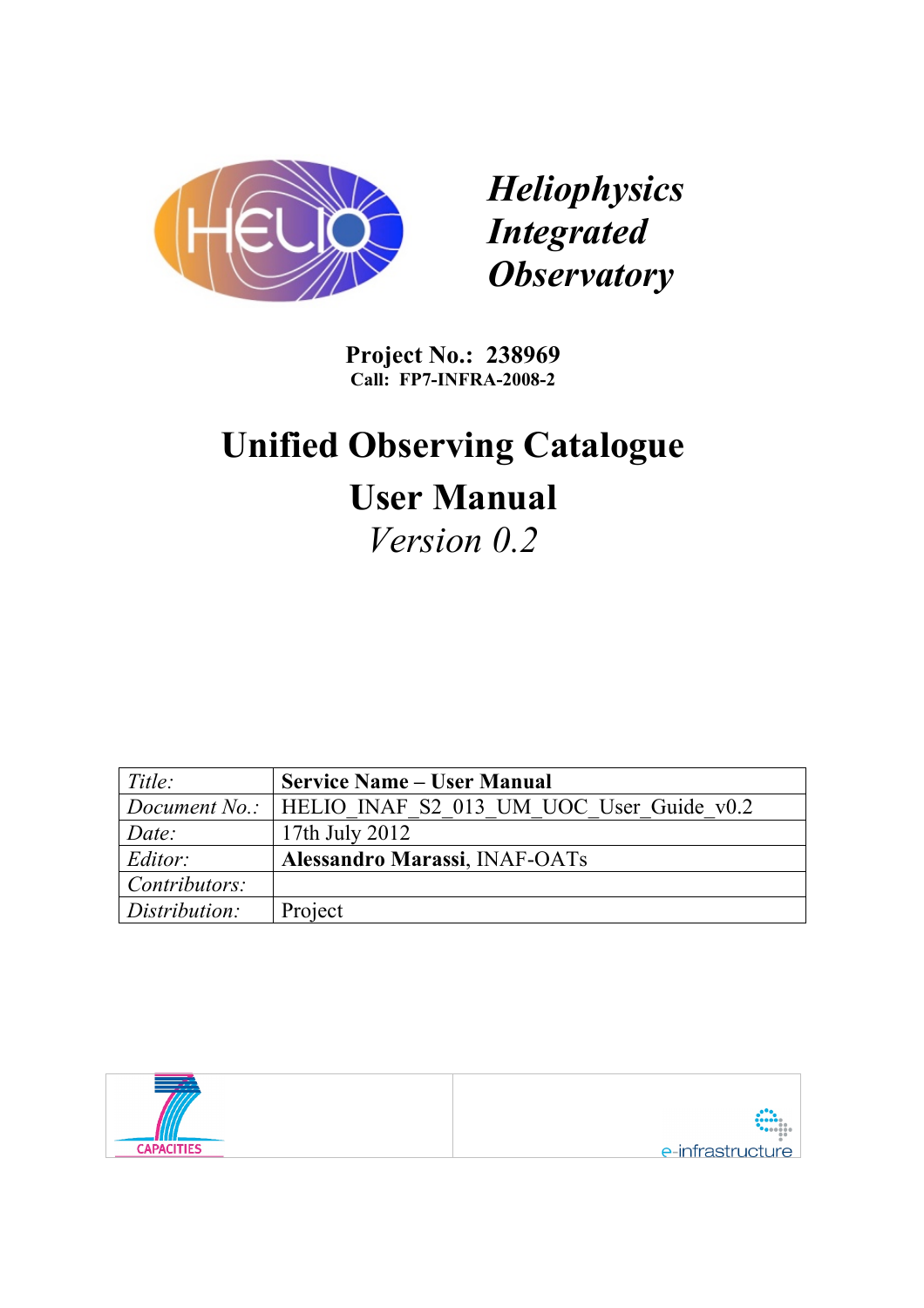Serice Name – User Manual *Version 0.1*

Revision History

| Version | Date                       | <b>Released by</b> | Detail |
|---------|----------------------------|--------------------|--------|
| 0.1     | $28th$ June 2012           | Alessandro Marassi |        |
| 0.2     | $17^{\text{th}}$ July 2012 | Alessandro Marassi |        |
|         |                            |                    |        |
|         |                            |                    |        |

Note: Any notes here.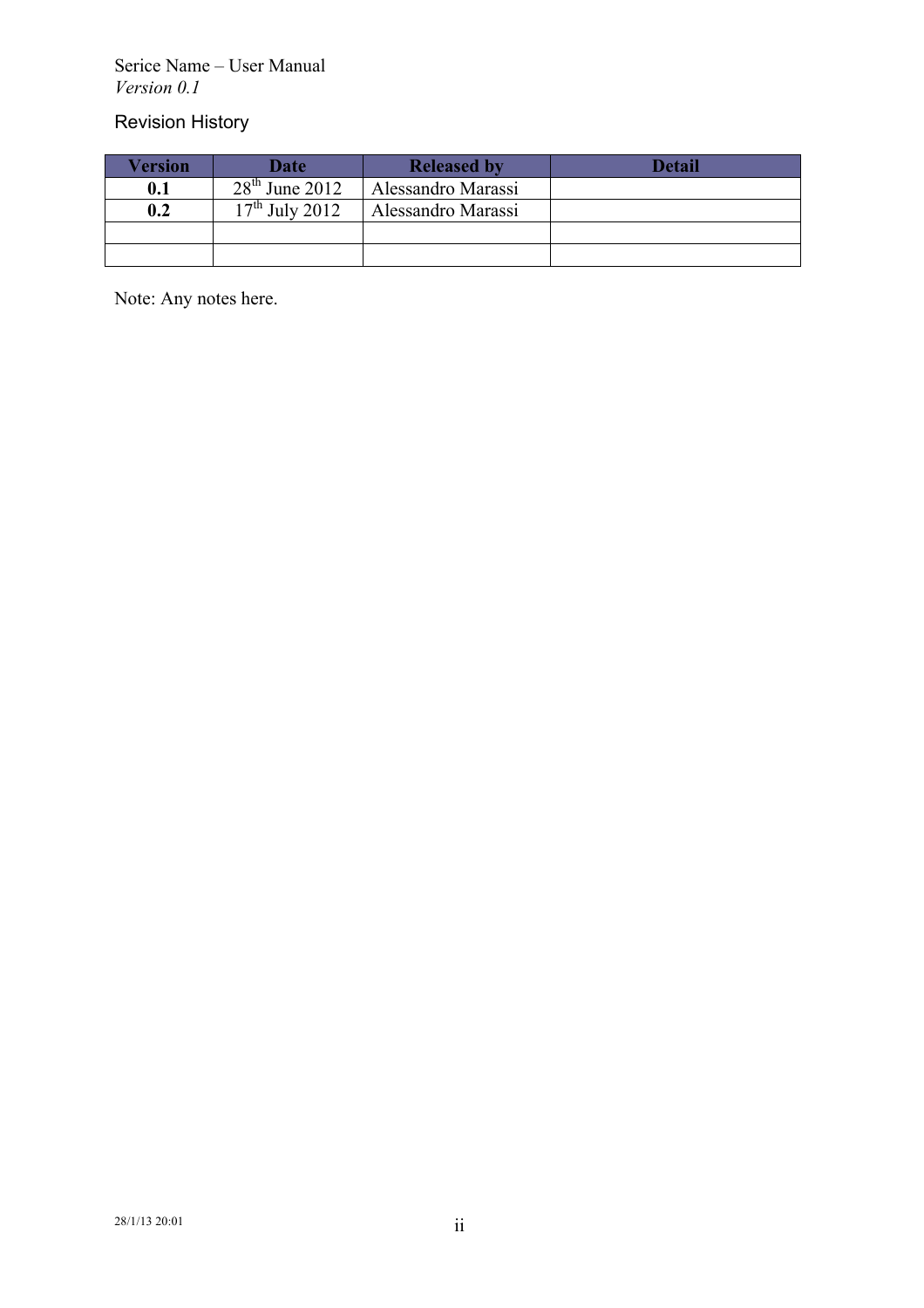Serice Name - User Manual Version 0.1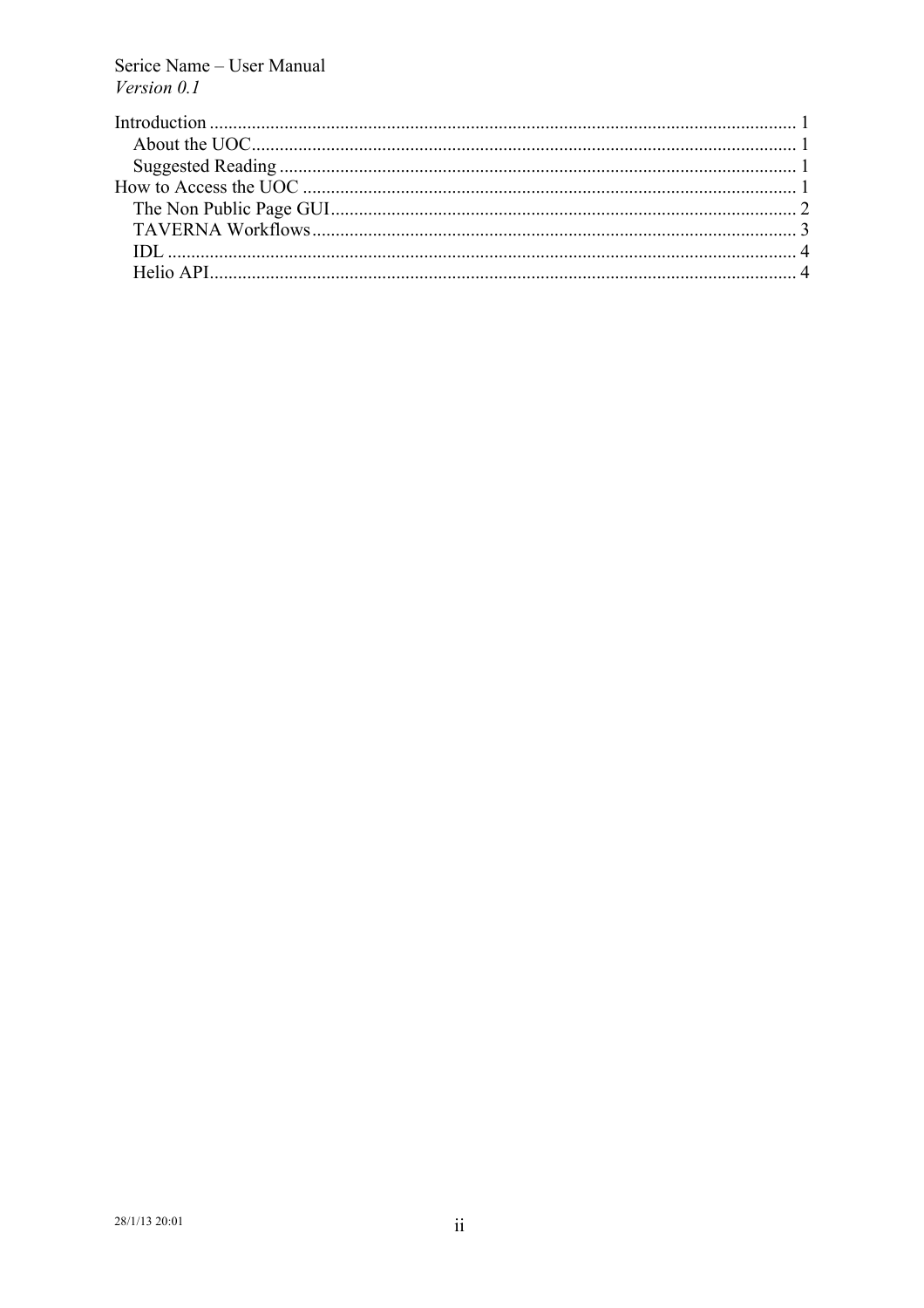Serice Name - User Manual Version  $0.1$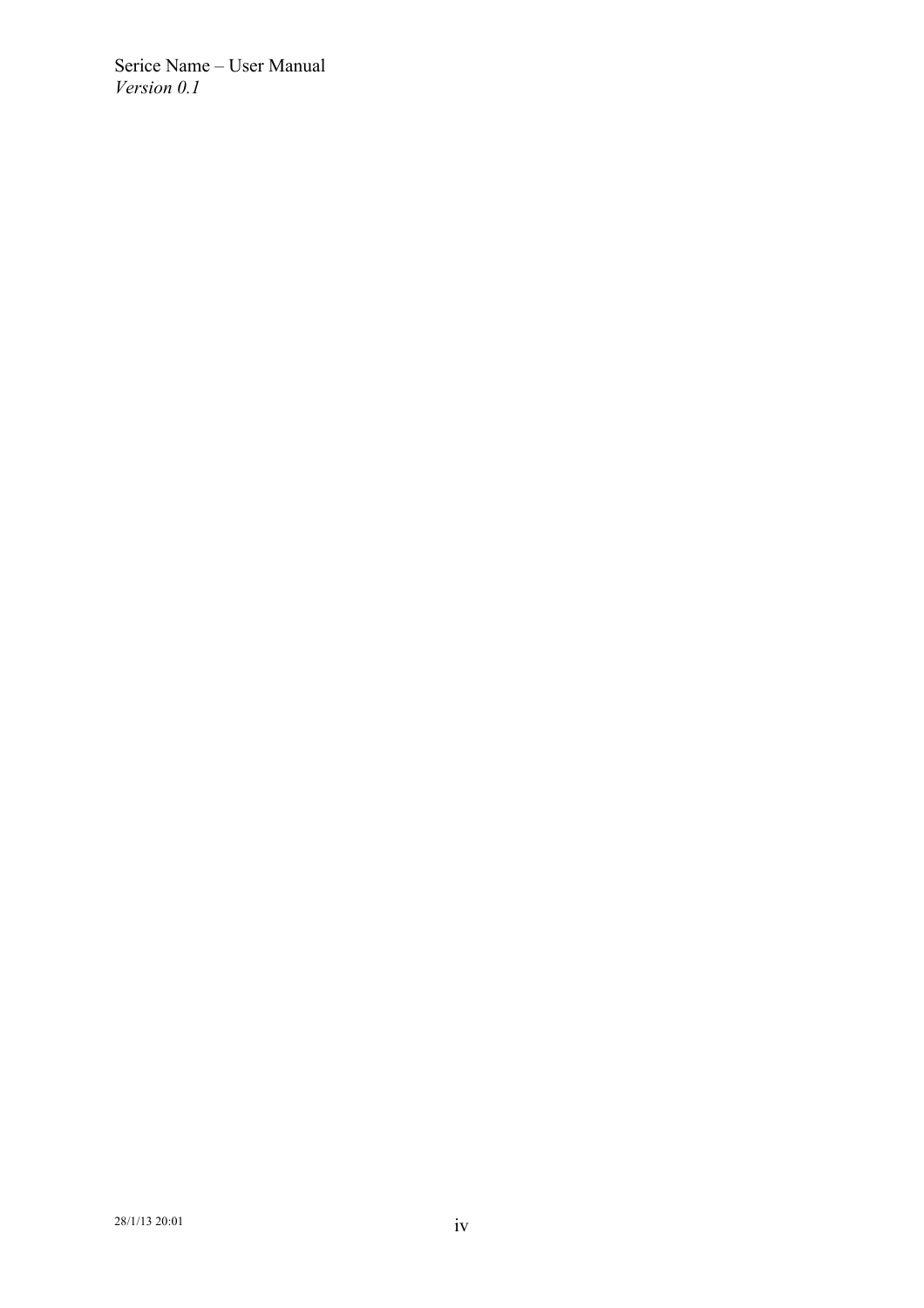# **Introduction**

The Unified Observing Catalogue (UOC) was a service conceived under the EGSO (European Grid of Solar Observations) project. Its purpose was to gather a complete catalogue of all observations and express them according to a unified data model.

Under HELIO, the purpose of the UOC is slightly different. On one hand, the range of types of data is much broader and this makes it much more difficult to describe them according to a single data model. On the other hand, when trying to construct the UOC in EGSO it was found that not all providers maintained the type catalogue we needed, and of those that did, the quality and contents of the catalogues differed greatly. Hence, in the framework of HELIO the UOC handles cases that cannot easily be managed by the other services provided by HELIO.

## *About the UOC*

The Unified Observing Catalogue (UOC) acts as a special provider to HELIO that offers a SOAP web service capable of performing SQL queries for metadata specific to selected available instruments. The instrument metadata are ingested into a RDBMS database.

| Helio Interface            | <b>Service Interface Specification.docx</b>                     |
|----------------------------|-----------------------------------------------------------------|
|                            |                                                                 |
| Specification              |                                                                 |
| Helio API                  | <b>Helio API User Manual</b>                                    |
| Taverna 2.4 User           | http://dev.mygrid.org.uk/wiki/display/taverna/User+Manual       |
| Manual                     |                                                                 |
| HelioQuery Interface       | http://dev.mygrid.org.uk/wiki/display/taverna/User+Manual       |
| $SOAP + WSDL$              | http://www.w3.org/TR/wsdl (or use a plug-in to your development |
| (web service)              | environment)                                                    |
| definition)                |                                                                 |
| STILTS (command-           | http://www.star.bris.ac.uk/~mbt/stilts/                         |
| line tools based on        |                                                                 |
| <b>STIL</b> , the Starlink |                                                                 |
| Tables Infrastructure      |                                                                 |
| Library)                   |                                                                 |
| Unified Observing          | Helio UOC install v0.2                                          |
| Catalogue – Admin          |                                                                 |
| Guide                      |                                                                 |

## *Suggested Reading*

# **How to Access the UOC**

There is no specific graphical user interface for UOC, since it is expected to answer only as a SOAP web service performing SQL queries for metadata specific to selected available instruments.

The UOC can be accessed in different ways: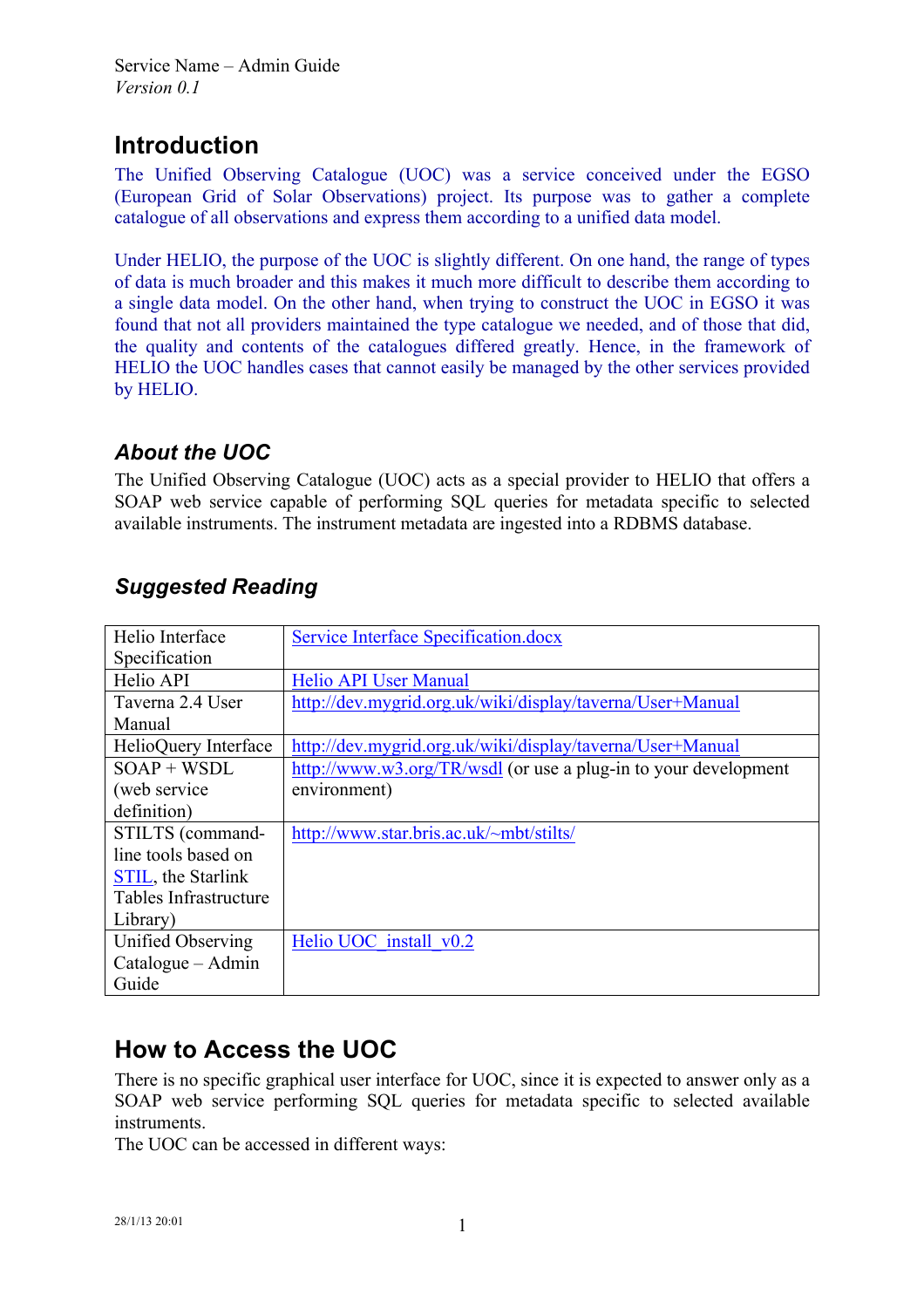Service Name – Admin Guide *Version 0.1*

- 1. through the **non public page** (not linked on the main web GUI) http://host/hec/heliotester.php (provided for functionality tests only);
- 2. via **Taverna** workflows;
- 3. using **IDL**;
- 4. **HELIO API**.

## *Test GUI*

Some overall functionality tests are available through the non public page (not linked on the main web GUI) http://host/hec/helio-tester.php.

There are 3 possible choices:

1. functionality test predermined queries with drop-down menu which produce VOTables; example query:

```
http://UOCserver:8080/helio-uoc/HelioQueryService?STARTTIME=2012-05-
28T00:00:00&ENDTIME=2012-06-28T23:59:59&FROM=planetary_cat
```
- *2.* user interaction with UOC through free SQL queries via STILTS which produce as results in either text file or VOTable format; example query: *http://UOCserver:8081/stilts/task/sqlclient?db=jdbc:postgresql://140.105.77.30/uoc &user=apache&sql=select%20\*%20from%20ghan\_cat%20limit%2010&ofmt=vota ble-tabledata*
- *3.* test STILTS via proxy; fixed query: *http://festung1.oats.inaf.it/stilts8081/task/sqlclient?db=jdbc:postgresql://festung1.oat s.inaf.it/uoc&user=apache&sql=select%20count%28\*%29%20from%20pointed\_ins trument%20&ofmt=text*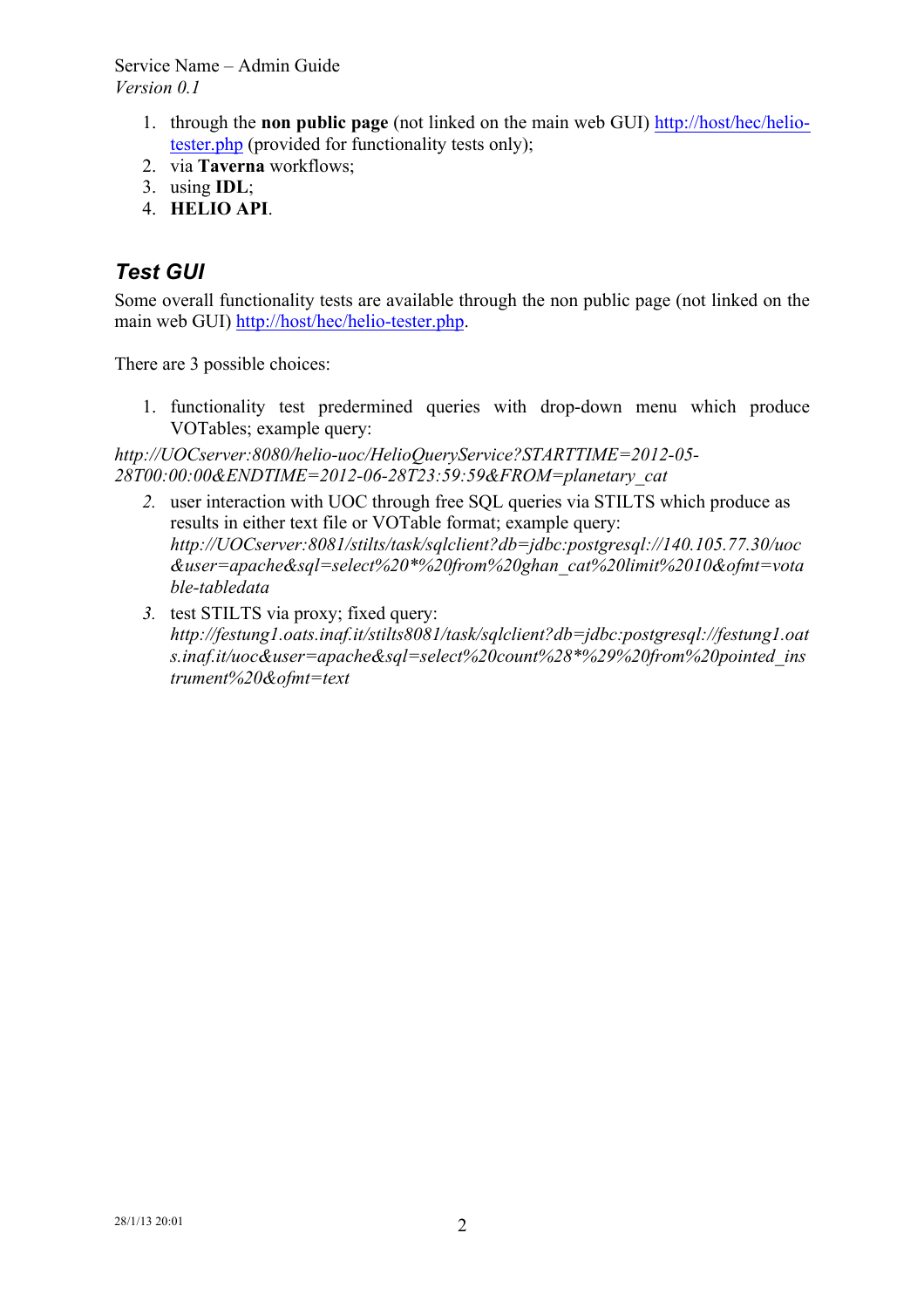Service Name – Admin Guide *Version 0.1*

| THELIO tester - Mozilla Firefox                                                                                                                                                                                                                   |                                                                  | E                            |
|---------------------------------------------------------------------------------------------------------------------------------------------------------------------------------------------------------------------------------------------------|------------------------------------------------------------------|------------------------------|
| Eile Modifica Visualizza Cronologia Segnalibri Strumenti Aiuto                                                                                                                                                                                    |                                                                  |                              |
| $\div$<br>HELIO tester                                                                                                                                                                                                                            |                                                                  |                              |
| $\Rightarrow$<br>$\mathcal{C}$<br>140.105.77.30/hec/helio-tester.php<br>←                                                                                                                                                                         | ☆ ▽ C   - AVG Secure Search                                      | $P$ $\hat{\mathbb{n}}$<br>IV |
| $\checkmark$<br>goes_xray_flare                                                                                                                                                                                                                   |                                                                  | $\overline{\phantom{a}}$     |
| GO HEC                                                                                                                                                                                                                                            |                                                                  |                              |
| <b>HEC new GUI</b><br>HEC old UI<br>www.helio-vo.eu<br>Helio Monitoring Service Helio Monitoring Service<br>Anja's UCD/UTypes<br>Helio HFE<br><b>HELIO Event Catalogue Inventory</b>                                                              |                                                                  |                              |
| <b>HEC tables HEC capabilities</b><br>UOC tables UOC capabilities<br>HEC crosstable HEC crosstable2 HEC crosstable3 HEC count<br>mon.itor.us/Tools mon.itor.us/WebMapView mon.itor.us/GaugeView<br>awstats<br>festung1 festung2 festung3 festung4 |                                                                  |                              |
| ALL HEC   VERY SLOW!                                                                                                                                                                                                                              |                                                                  |                              |
| <b>UOC</b>                                                                                                                                                                                                                                        |                                                                  |                              |
| $\checkmark$<br>planetary_cat                                                                                                                                                                                                                     |                                                                  |                              |
| instrument code:                                                                                                                                                                                                                                  |                                                                  |                              |
| GO UOC                                                                                                                                                                                                                                            |                                                                  |                              |
| <b>UOC free SQL</b>                                                                                                                                                                                                                               |                                                                  |                              |
| UOC free SQL: select*from ghan_cat limit10                                                                                                                                                                                                        |                                                                  |                              |
| $\checkmark$<br>text                                                                                                                                                                                                                              |                                                                  |                              |
| GO UOC free SQL                                                                                                                                                                                                                                   |                                                                  |                              |
| test STILTS via PROXY                                                                                                                                                                                                                             |                                                                  |                              |
|                                                                                                                                                                                                                                                   | Designed and maintained by INAF-TRIESTE ASTRONOMICAL OBSERVATORY | <b>CONT</b><br>$\checkmark$  |

HEC/UOC Test GUI

#### *TAVERNA Workflows*

The UOC can also be accessed by TAVERNA workflows; one such workflow created by Anja LeBlanc of University of Manchester finds the instrument\_observatory keys for instruments which were observing in a given time interval and a given location.

This example (http://www.myexperiment.org/workflows/2822.html) as well as other HELIO workflows is accessible in the MyExperiment web site and can be tested by executing it with a Taverna Workbench installed on a user's client machine.



TAVERNA workflow: Check in UOC which instruments were observing at a given time period and place